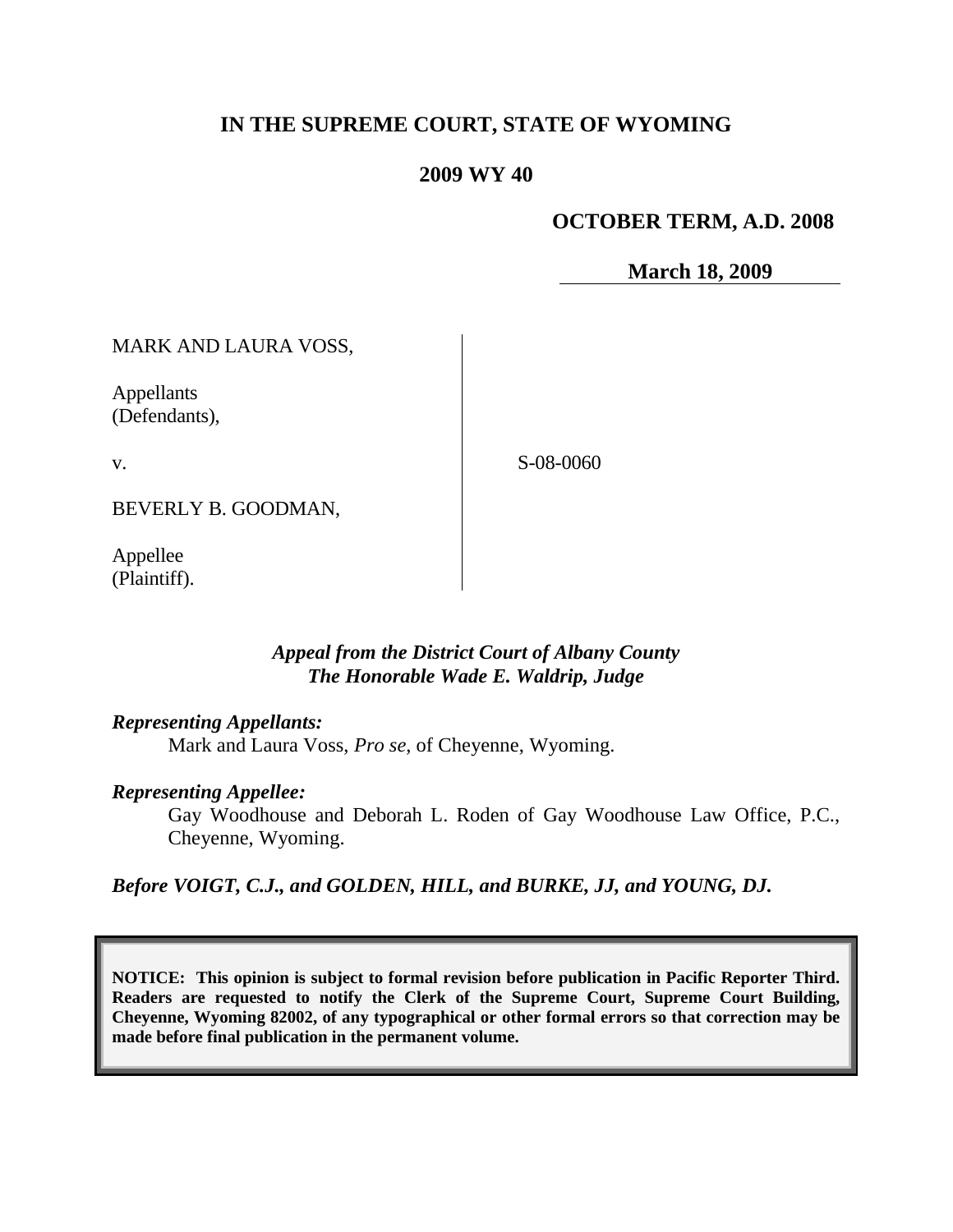## **VOIGT, Chief Justice.**

 $\overline{a}$ 

[¶1] Appellants, Mark and Laura Voss, request relief from a district court decision in a declaratory judgment action finding that the Albany County Board of County Commissioners (Board) did not have authority to grant Appellants temporary access across Appellee"s, Beverly Goodman"s, land during a private road condemnation case.

#### **ISSUES**

[¶2] 1. Did the district court have jurisdiction to issue declaratory judgment as to whether the Board had authority under Wyo. Stat. Ann. § 24-9-101 (LexisNexis 1999) to grant temporary access to Appellants during a private road condemnation action in which Appellants sought permanent access across Appellee's land?

2. Did the district court err when it determined that the Board did not have authority under Wyo. Stat. Ann. § 24-9-101 (LexisNexis 1999) to grant temporary access to Appellants during a private road condemnation action in which Appellants sought permanent access across Appellee"s land?

3. Did the district court abuse its discretion when it denied Appellants leave to amend their Answer?

# **FACTS<sup>1</sup>**

[¶3] Appellants filed a petition to establish a private road across Appellee"s land in 1999. In 2007, Appellants filed a Motion for Grant of Temporary Access Pending the Final Establishment of a Private Road for [Appellants"] Property. The Board granted that request. Appellee filed a Complaint for Declaratory Judgment and Injunctive Relief requesting that the district court interpret the statute and find that the Board had acted without authority in granting Appellants temporary access during the private road action. Appellee filed a Motion for Summary Judgment. Appellants filed a motion for leave to amend their Answer and a cross motion for summary judgment. The district court issued a decision letter dated October 29, 2007, in which it denied Appellants" request for leave to amend the Answer, granted Appellee summary judgment on the issues of declaratory and injunctive relief,<sup>2</sup> and denied summary judgment on the issue of damages. This appeal followed.

<sup>1</sup> A recitation of the facts underlying this case can be found at *Voss v. Albany County Commissioners*, 2003 WY 94, ¶¶ 3-8, 74 P.3d. 714, 716-18 (Wyo. 2003). Those facts are not relevant to the legal issues in this appeal.

<sup>&</sup>lt;sup>2</sup> We do not reach the issue of injunctive relief because we find that the declaratory judgment provided sufficient remedy for Appellee. The district court's interpretation of the statute is binding on the Board.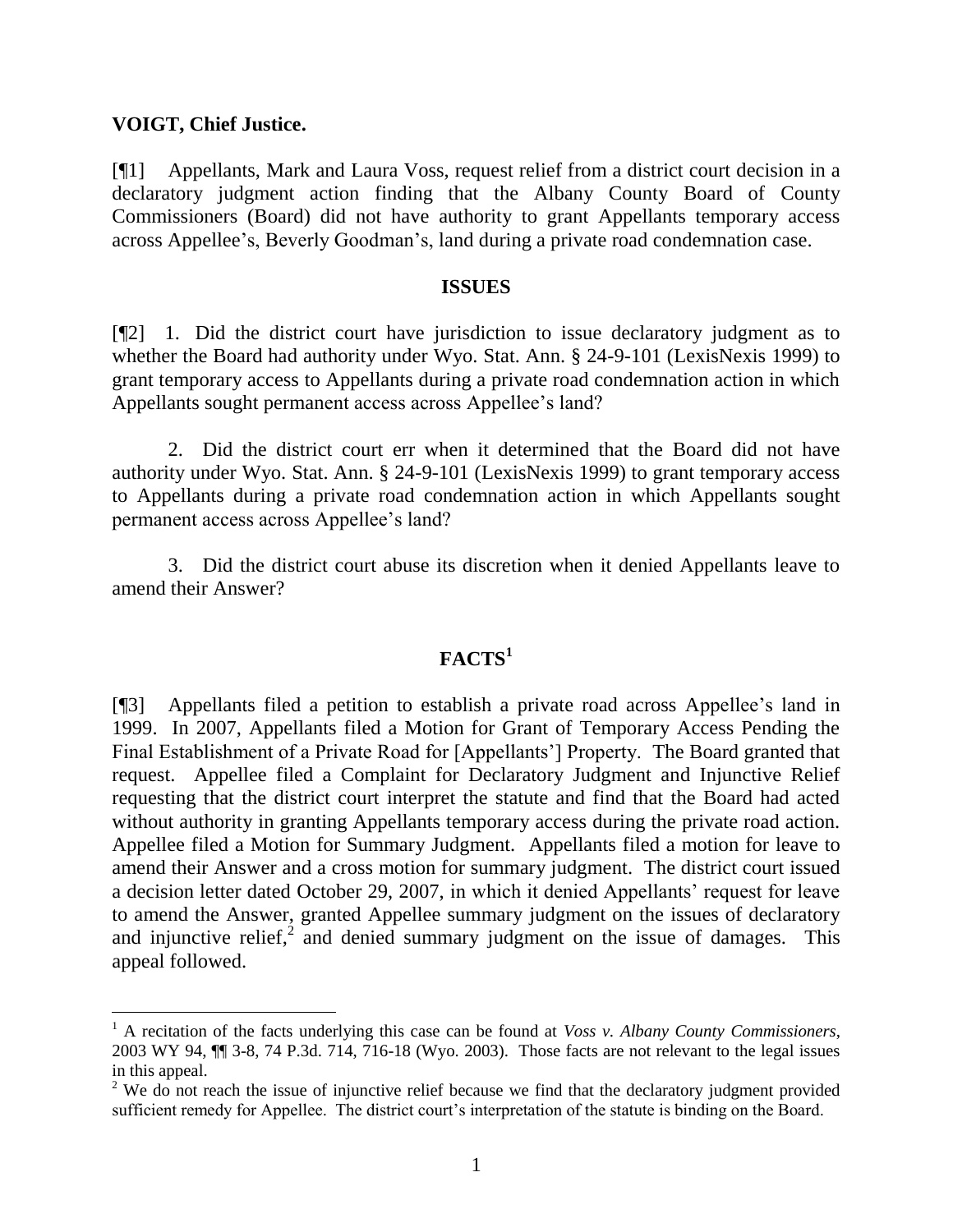## **DISCUSSION**

## *Jurisdiction*

[¶4] We review the threshold question of jurisdiction under the Declaratory Judgments Act *de novo*. *Heilig v. Wyo. Game & Fish Comm'n*, 2003 WY 27, ¶ 8, 64 P.3d 734, 737 (Wyo. 2003). The district court properly determined that it had jurisdiction to entertain this declaratory judgment action. The Declaratory Judgments Act sets forth the scope of declaratory judgment actions as follows:

> Courts of record within their respective jurisdictions may declare rights, status and other legal relations whether or not further relief is or could be claimed. No proceeding is open to objection on the ground that a declaratory judgment or decree is prayed for. The declaration may be either affirmative or negative in form and effect, and such declarations shall have the effect of a final judgment.

Wyo. Stat. Ann. § 1-37-102 (LexisNexis 2007).

[¶5] We have interpreted the Act with respect to declaratory judgment related to administrative proceedings.

> [T]here is a restriction on the availability of a declaratory judgment action with reference to its applicability to administrative matters. Where the action would result in a prejudging of issues that should be decided in the first instance by an administrative body, it should not lie. This is because, if it be otherwise, all decisions by the several agencies could be bypassed and the district court would be administering the activities of the executive branch of government. This restriction on the scope of declaratory judgments is akin to the requirement that administrative remedies must be exhausted before judicial relief is available.

> Accordingly, where the relief desired is in the nature of a substitution of judicial decision for that of the agency on issues pertaining to the administration of the subject matter for which the agency was created, the action should not be entertained.

*Ten Broek v. County of Washakie*, 2003 WY 164, ¶ 8, 82 P.3d 269, 273-74 (Wyo. 2003) (citations omitted).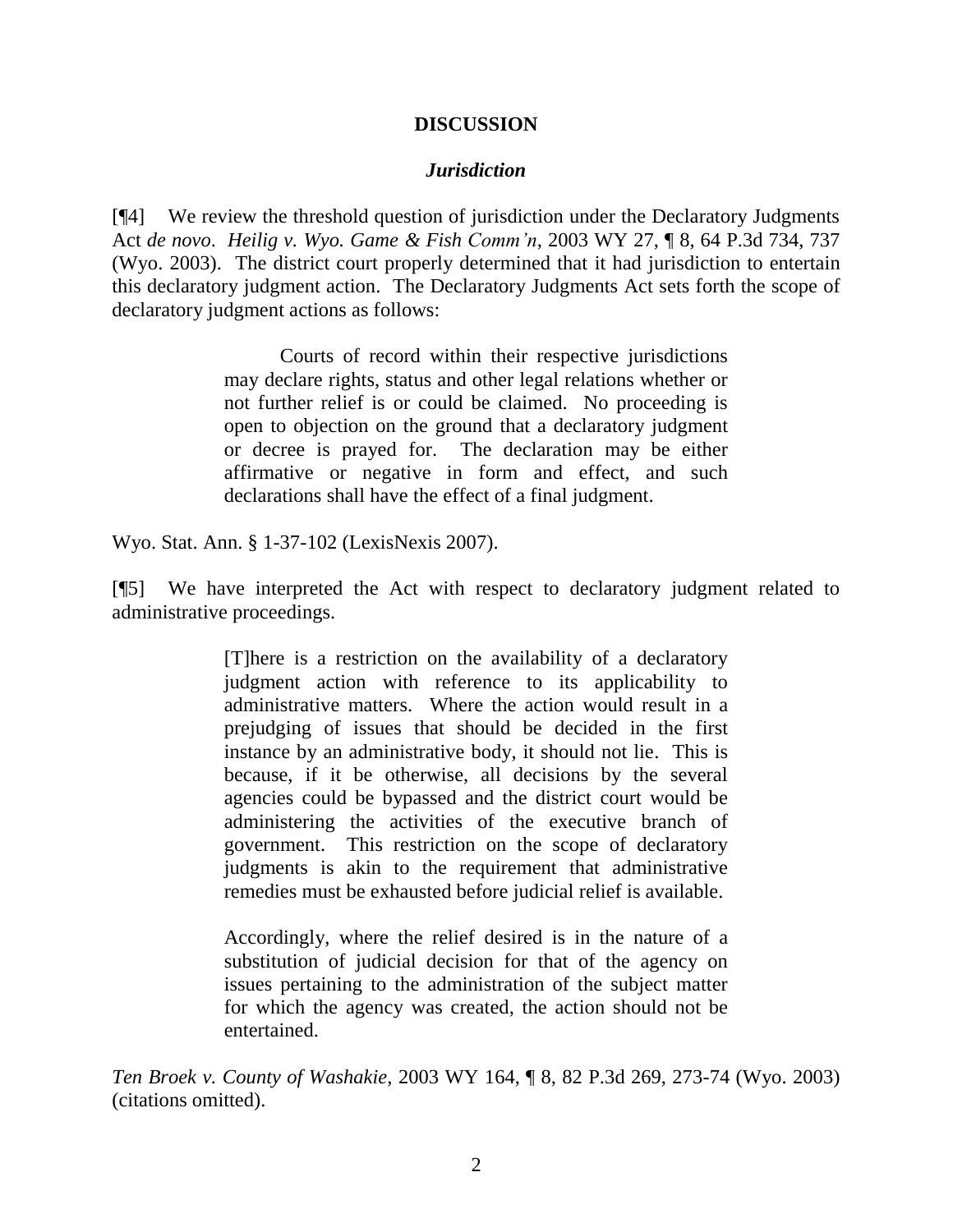However,

[t]he purpose of declaratory judgment actions is to render disputes concerning the legal rights and duties of parties justiciable without proof of a wrong committed by one party against another, and thus facilitate the termination of controversies. Wyoming"s declaratory judgment statute states that it is remedial and should be liberally construed and administered. We do not interpret it in a narrow or technical sense, and there remains the prerequisite that the party seeking declaratory relief present the court with an actual controversy. Trial judges may not dispense with the traditional rules prohibiting them from rendering advisory opinions or adjudicating hypothetical issues. An action for declaratory judgment cannot be a substitute for an appeal from administrative decisions but is available even though there is a statutory method of appeal if it concerns the validity and construction of agency regulations, or if it concerns the constitutionality or interpretation of a statute upon which the administrative action is, or is to be based.

*Hirschfield v. Bd. of County Comm'rs of the County of Teton*, 944 P.2d 1139, 1142 (Wyo. 1997) (citations and quotation marks omitted).

[¶6] The single issue before the district court in this case was whether the Board had the authority to grant Appellants temporary access during the private road condemnation case. Although evidence of irrelevant facts was presented, it is apparent from the decision letter that the district court limited its decision to the appropriate legal issue before it. This narrow issue of law falls into the category of an "interpretation of a statute upon which the administrative action is, or is to be based."

[¶7] Our interpretation of the Declaratory Judgment Act makes clear that "there remains the prerequisite that the party seeking declaratory relief present the court with an actual controversy. Trial judges may not dispense with the traditional rules prohibiting them from rendering advisory opinions or adjudicating hypothetical issues." *Hirschfield,*  944 P.2d at 1142 (citation omitted). We have established

> four elements as being necessary to establish a justiciable controversy under the Uniform Declaratory Judgments Act:

> 1. The parties must have existing and genuine, as distinguished from theoretical, rights or interests.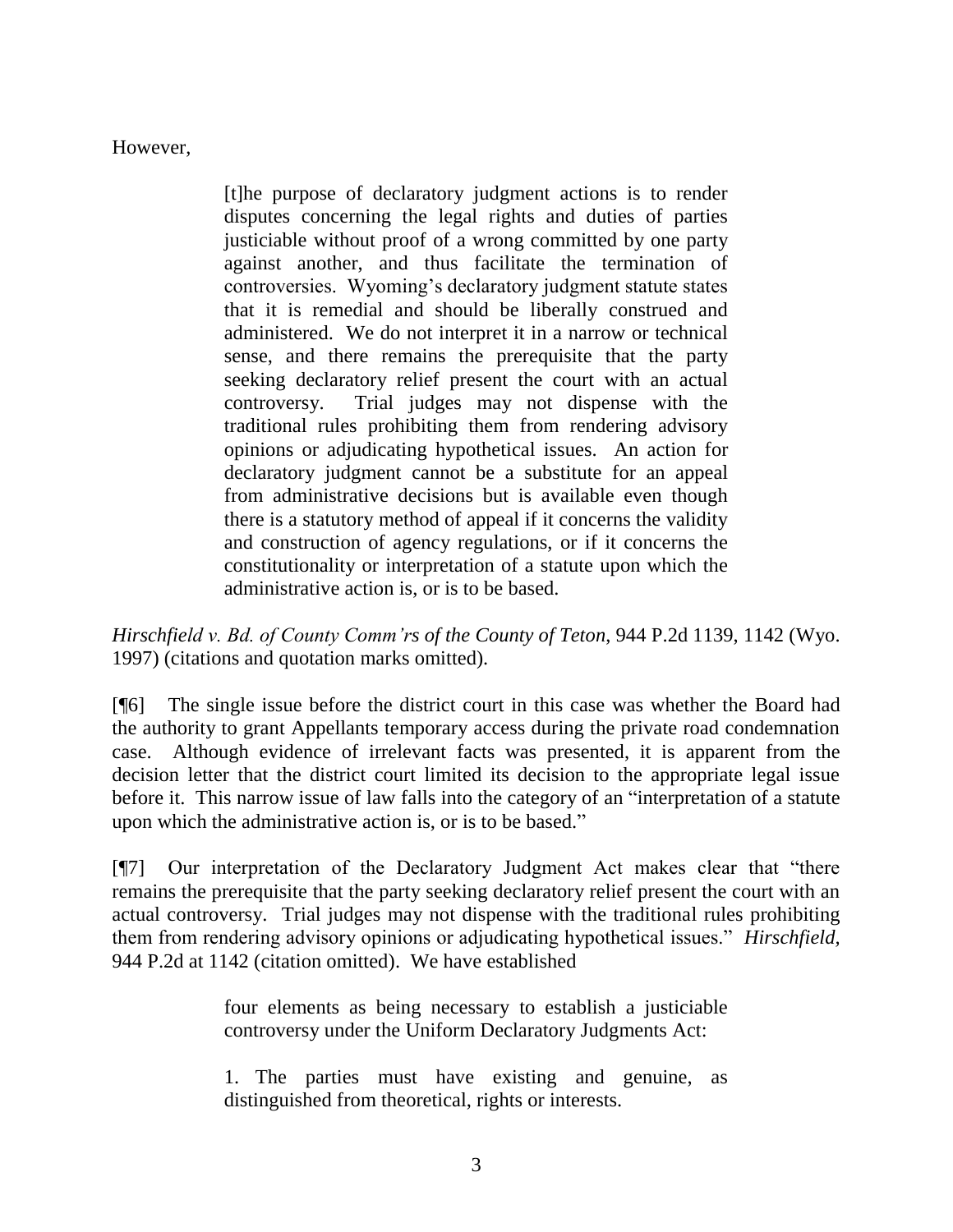2. The controversy must be one upon which the judgment of the court may effectively operate, as distinguished from a debate or argument evoking a purely political, administrative, philosophical or academic conclusion.

3. It must be a controversy the judicial determination of which will have the force and effect of a final judgment in law or decree in equity upon the rights, status or other legal relationships of one or more of the real parties in interest, or, wanting these qualities to be of such great and overriding public moment as to constitute the legal equivalent of all of them.

4. The proceedings must be genuinely adversary in character and not a mere disputation, but advanced with sufficient militancy to engender a thorough research and analysis of the major issues.

*Id*. at 1142-43.

[¶8] The parties are disputing the right to exclusive use of their land and the right to adequate access for their land, respectively. The first order granting Appellant temporary access had expired but, at the time the action was entertained, another request for temporary access was pending. With respect to the first requirement, there can be no doubt that real and genuine rights and interests are at stake in this case. Concerning the second requirement, the judgment of a court may certainly operate to determine the rights between parties in a land dispute. The judgment of the district court will also serve effectively to resolve this dispute, fulfilling the third requirement for a justiciable controversy, because the district court serves as an appellate court for issues of law concerning the acts of the county commission in administrative actions and its decisions are binding on that commission. *Ten Broek*, 2003 WY 164, ¶ 8, 82 P.3d at 273. Finally, this case, which has already been litigated for more than ten years before multiple tribunals, including this Court, has certainly been litigated with sufficient "militancy" to ensure that "thorough research and analysis of the major issues" has been conducted. *See Voss v. Albany County Comm'rs*, 2003 WY 94, 74 P.3d 714 (Wyo. 2003). This case presented a justiciable question and the district court had jurisdiction to decide that question.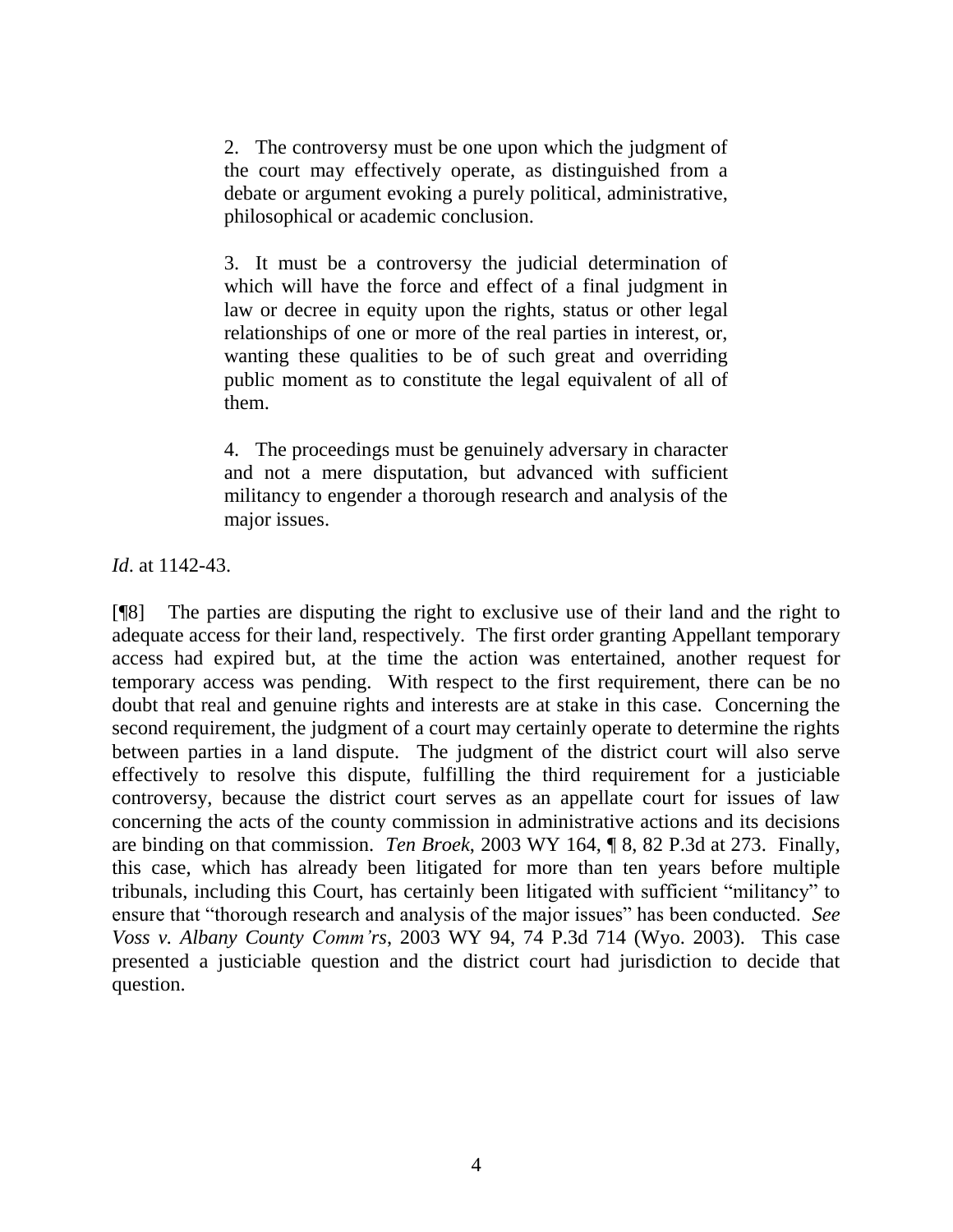#### *Summary Judgment - Interpretation of the Statute*

[¶9] We review a grant of summary judgment entered in response to a petition for declaratory judgment *de novo*. *Wyo. Cmty. Coll. Comm'n v. Casper Cmty. Coll. Dist.*, 2001 WY 86, ¶ 11, 31 P.3d 1242, 1247 (Wyo. 2001). "We accord no deference to the district court on issues of law and may affirm the summary judgment on any legal grounds appearing in the record." *Id*. "The summary judgment can be sustained only when no genuine issues of material fact are present and the moving party is entitled to judgment as a matter of law." *Id*. There is no question of material fact in this case. The declaratory action was brought to determine whether the Board had the authority to grant temporary access over Appellee"s land during the pending private road condemnation action. The parties admit that the Appellants requested temporary access and that the Board subsequently granted that temporary access across Appellee"s land.

[¶10] All that remains is to examine the district court"s interpretation of the statute. The Board gave the following justification for its decision to grant Appellants temporary access during the private road condemnation action:

> Respondents correctly point out that the private road statute in effect at the time of the filing of the Petition does not expressly provide for the creation of temporary access during pendency of the proceedings.<sup>[3]</sup> The statute does not address temporary access by allowing or disallowing it. However, the statute ultimately empowers the Board to declare existence of a permanent private road. The Board will assume and exercise its implied power to address the Petitioner's requested relief for temporary access as it has a multitude of issues that have arisen during the nine year history of this road application. . . .

[¶11] While the Board was correct that it is possible for an agency to have implied powers in conjunction with express statutory grants of power, this is not a situation where such an implied power exists.

> [W]e have long held that administrative agencies have certain implied powers necessary to fulfillment of their statutory purposes. Of course, those implied powers are only those derived by necessary implication from express statutory

 $\overline{a}$ 

<sup>&</sup>lt;sup>3</sup> This private road condemnation action was brought under Wyo. Stat. Ann. § 24-9-101 through § 24-9-104 (LexisNexis 1999) (amended 2000), which did not make provision for a grant of temporary access. The current version of Wyo. Stat. Ann. § 24-9-101 through § 24-9-104 (LexisNexis 2007) gives a Board of County Commissioners the power to grant temporary access during a private road condemnation action under certain conditions. *See* Wyo. Stat. Ann. § 24-9-101(d) (LexisNexis 2007).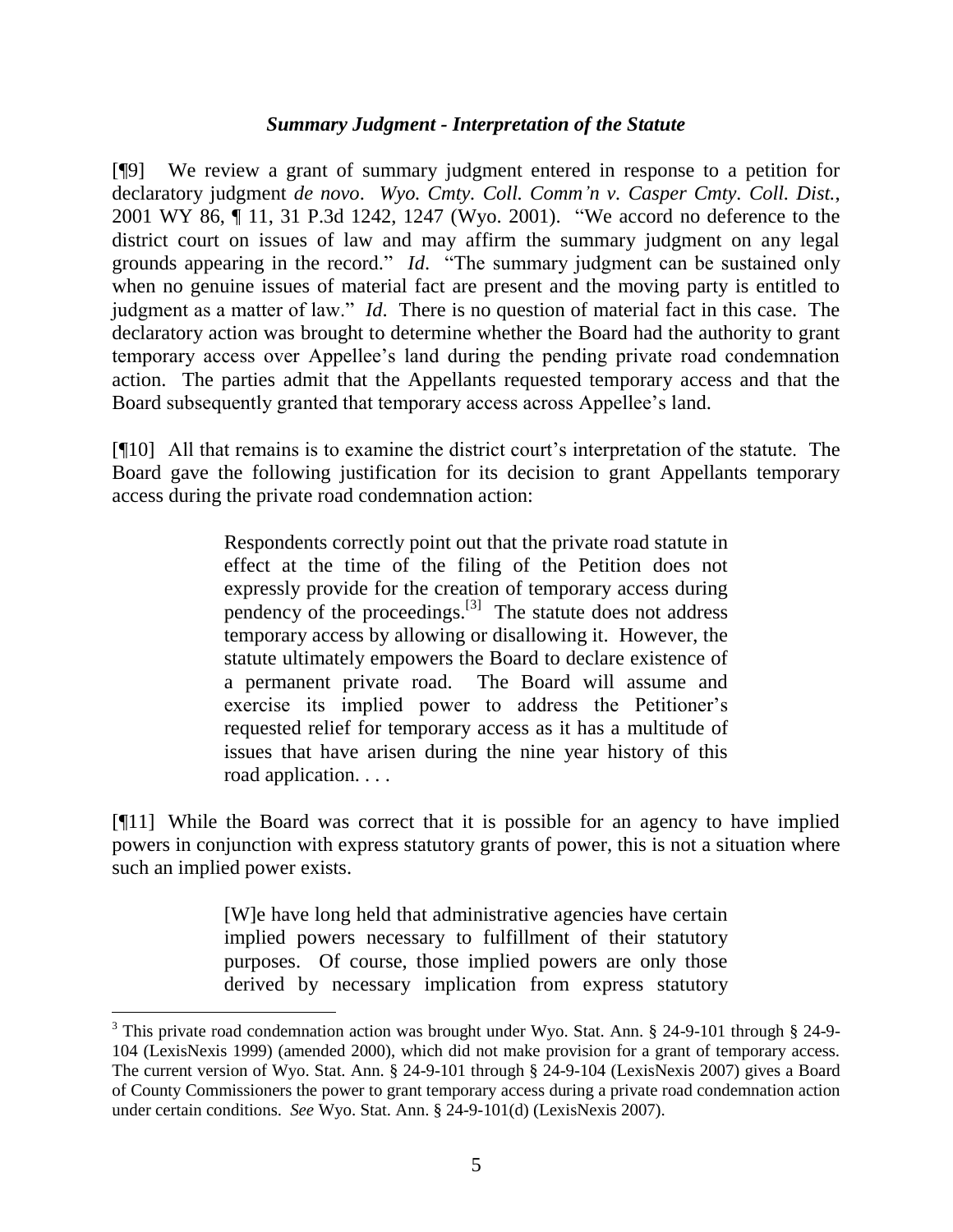authority granted to the agency. A more comprehensive statement of the concept of implied powers in this setting is this:

> Generally, administrative agencies have the implied or incidental powers that are reasonably necessary in order to carry out the powers expressly granted. The reason for implied powers is that, as a practical matter, the legislature cannot foresee all the problems incidental to carrying out the duties and responsibilities of the agency. However, the inherent or implied power of an administrative agency is not boundless.

*BP Am. Prod. Co. v. Dep't of Revenue*, 2006 WY 27, ¶ 28, 130 P.3d 438, 466-67 (Wyo. 2006) (citations omitted).

[¶12] "Wyoming"s private road statutes provide the mechanism by which a landowner may petition the exercise of the State's eminent domain power to condemn a private road across another"s property in order to establish access between his own property and a public road." *Hulse v. First Amer. Title Co.*, 2001 WY 95, ¶ 31, 33 P.3d 122, 132 (Wyo. 2001). "Neither the county commissioners nor the district court [is] at liberty to graft onto the statute that which [it] thinks ought to be included or to delete that which [it] find[s] inconvenient. Neither they nor we have authority to add to or delete from a statute." *Dunning v. Ankney*, 936 P.2d 61, 64-65 (Wyo. 1997) (quoting *McGuire v. McGuire*, 608 P.2d 1278, 1287 (Wyo. 1980)).

[¶13] Wyo. Stat. Ann. § 24-9-101 (LexisNexis 1999) makes no provision for temporary access. The purpose of a private road condemnation action is to determine whether a landowner meets the statutory requirements that allow a board of county commissioners to exercise its very limited powers of eminent domain. A grant of temporary access, while convenient for the petitioning landowner during the proceeding, is not a necessary step in the process. The ability of the commission to perform its duty is in no way frustrated by the lack of power to grant temporary access. Therefore, the power to grant temporary access is not reasonably necessary in order to carry out the powers expressly granted.

## *Amendment*

[¶14] The law in Wyoming is well settled that the decision to allow amendment to pleadings is vested within the sound discretion of the district court. That decision will be reversed only for an abuse of discretion shown by clear evidence.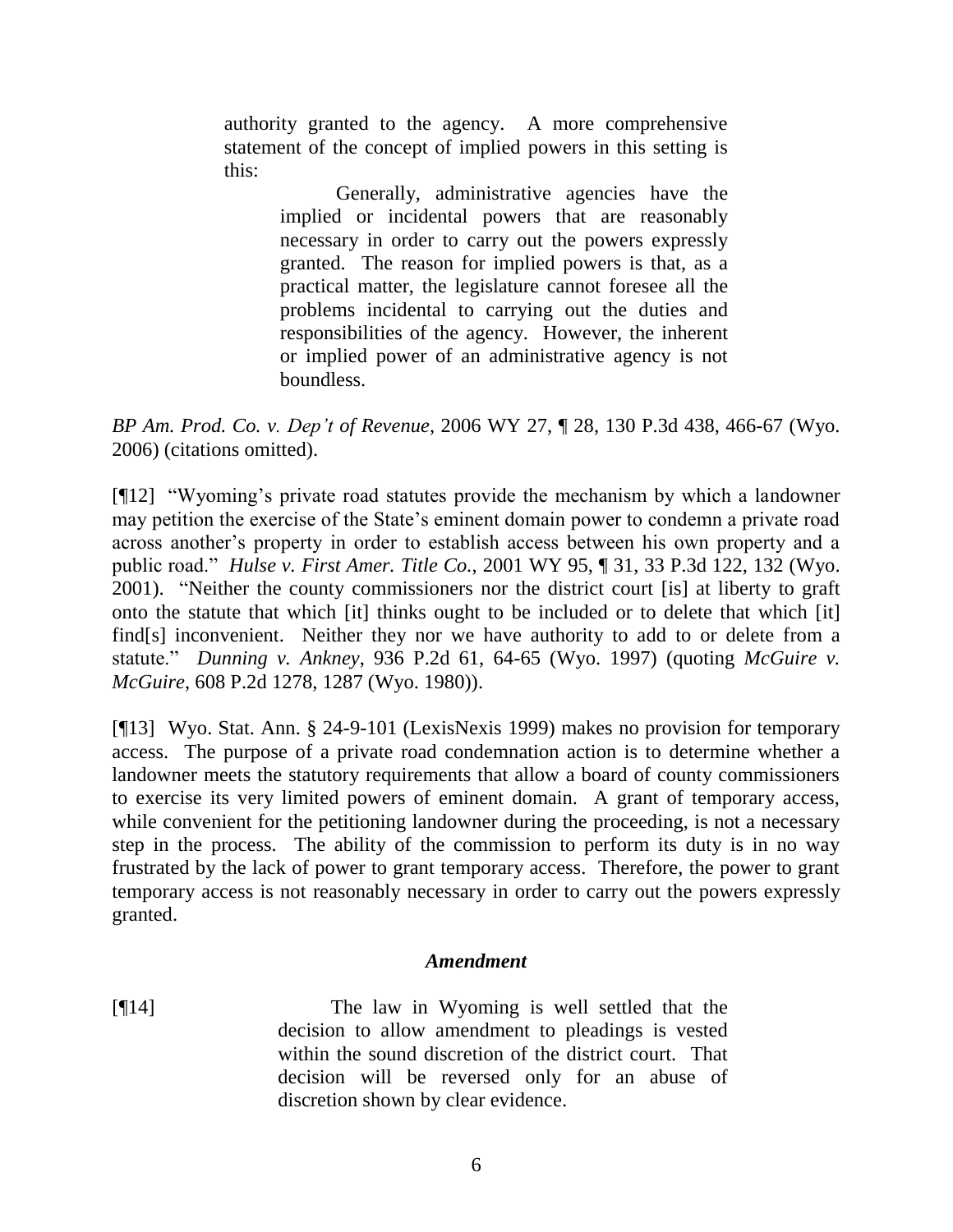*Ekberg v. Sharp*, 2003 WY 123, ¶ 9, 76 P.3d 1250, 1253 (Wyo. 2003). Leave to amend pleadings "shall be freely given when justice so requires." W.R.C.P 15(a). We have identified the "proper test as to what the trial court should consider when an amendment is proffered" to be the following:

> "\* \* \* If the underlying facts or circumstances relied upon by a plaintiff may be a proper subject of relief, he ought to be afforded an opportunity to test his claim on the merits. In the absence of any apparent or declared reason―such as undue delay, bad faith or dilatory motive on the part of the movant, repeated failure to cure deficiencies by amendments previously allowed, undue prejudice to the opposing party by virtue of allowance of the amendment, futility of amendment, etc.―the leave sought should, as the rules require, be 'freely given.'  $***$ "

*Beaudoin v. Taylor*, 492 P.2d 966, 970 (Wyo. 1972) (*quoting Foman v. Davis*, 371 U.S. 178, 182, 83 S.Ct. 227, 230, 9 L.Ed.2d 222 (1962).

*Armstrong v. Hrabal*, 2004 WY 39, ¶ 11, 87 P.3d 1226, 1230-31 (Wyo. 2004).

[¶15] Appellants sought leave to amend their Answer to add a claim for injunctive relief granting them temporary access to their property during the pending private road proceeding on the theory that the district court could grant such access through equity. We held in *Bush v. Duff*, 754 P.2d 159 (Wyo. 1988), *overruled on other grounds by Ferguson Ranch, Inc. v. Murray*, 811 P.2d 287 (Wyo. 1991), that a district court may not exercise the right of eminent domain. *Id*. at 162-63. In *Bush* we concluded that "[t]he court usurped the function of the executive department of government, the county commissioners, in contravention of the separation of powers mandated by Art. 2, § 1 of the Constitution of the State of Wyoming" when it granted what was, in effect, a private road under the statute. *Id*. at 165. Appellants' proposed amendment asked the district court to exercise powers of eminent domain not even granted to the executive branch at the time of the request. Such a request is futile under clearly established Wyoming law and it was no abuse of discretion for the district court to deny Appellants" request to add a futile claim to the Answer.